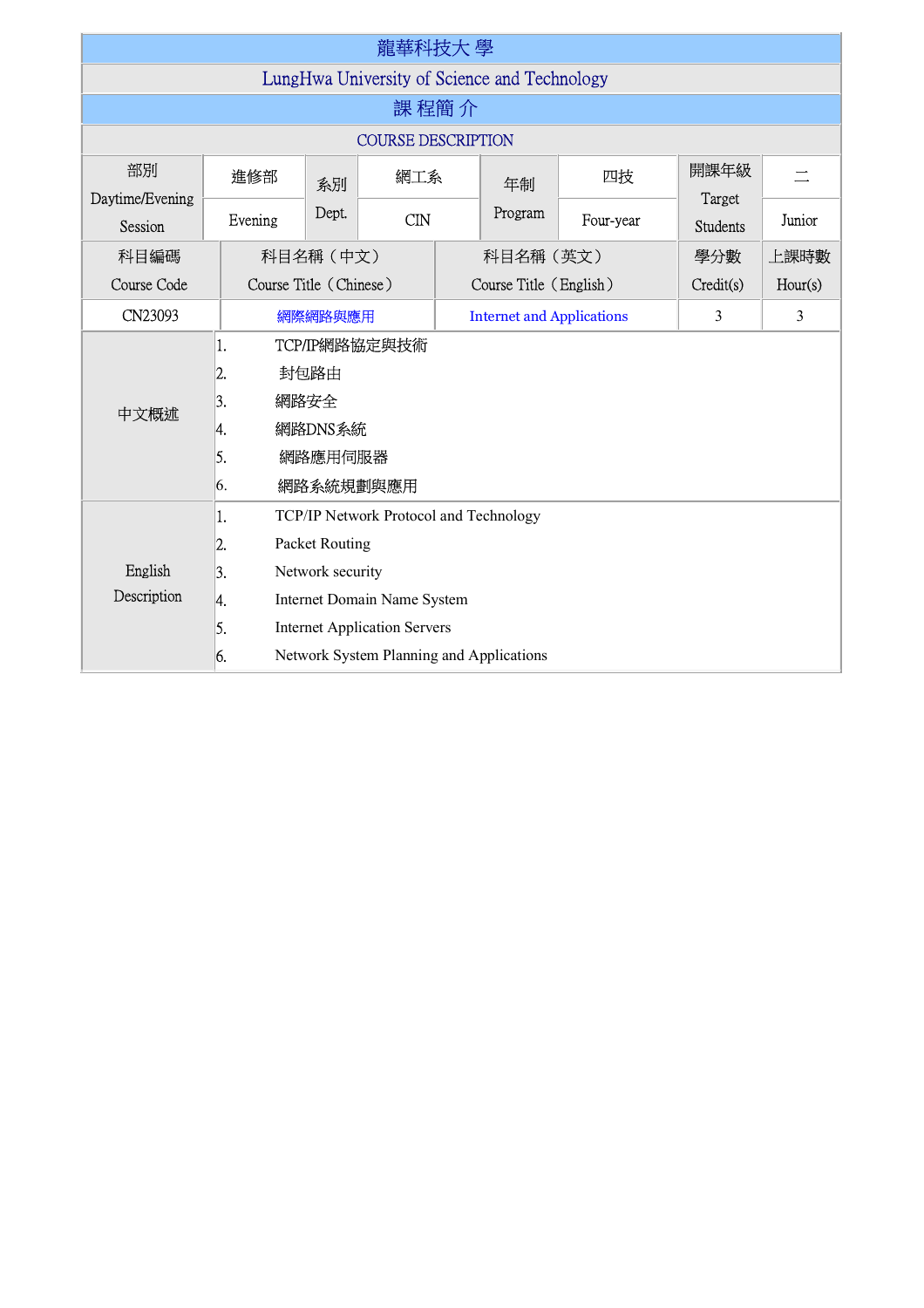| 系科名稱:___資訊網路工程系                          |                                                 |                |    |
|------------------------------------------|-------------------------------------------------|----------------|----|
| 科目名稱:網際網路與應用                             |                                                 |                |    |
|                                          | 英文科目名稱:Internet and Applications                |                |    |
|                                          | 學年、學期、學分數:   第一學年、一學期、3 學分                      |                |    |
| 先修科目或先備能力: 計算機概論                         |                                                 |                |    |
| 教學目標: 1.使學生擁有網際網路相關知識(S)                 |                                                 |                |    |
| 教材大網:                                    |                                                 |                |    |
| 單元主題                                     | 內容網要                                            | 教學參<br>考節數     | 備註 |
| 職場倫理個案說明                                 | 1. 職場倫理(A)                                      | 3              |    |
| 與課程簡介                                    | 2. 課程簡介(K)                                      |                |    |
| TCP/IP 網路協定與技術                           | TCP/IP Overview(K)<br>1.                        | $\overline{7}$ |    |
|                                          | 2.<br>IP Address $(K)$                          |                |    |
|                                          | 3.<br>$TCP$ and $UDP(K)$                        |                |    |
| 封包路由                                     | IP Packet Routing and Routing<br>1.             | 7              |    |
|                                          | Protocol $(K)$                                  |                |    |
|                                          | 2.<br>Multicasting $(K)$                        |                |    |
| 網路安全                                     | Network Address Translation (K)<br>Ι.           | 7              |    |
|                                          | 2.<br>Virtual Private Network $(S)$             |                |    |
| 網路 DNS 系統                                | Domain Name Server $(K)$<br>1.                  | 7              |    |
| 網路應用伺服器                                  | 1.<br>Application Servers (S)                   | 7              |    |
| 網路系統規劃與應用                                | 1.<br>Wide Area Network $(S)$                   | 10             |    |
|                                          | Small Office Network $(S)$<br>2.                |                |    |
|                                          | VOIP(S)<br>3.                                   |                |    |
|                                          | ※教學目標 (歸納為四項): 分別為知識 (Knowledge)、技能 (Skills)、態度 |                |    |
| (Attitudes)、其他各一項                        |                                                 |                |    |
| ※單元主題:為各項知能之彙整                           |                                                 |                |    |
|                                          | ※內容網要:為各項知能即一般知識、職業知識、態度;專業技術安全知識;專             |                |    |
|                                          | 業基礎知識加上補充之知能 (表 A8 中未列, 但為達知識或技能的完整性且課          |                |    |
|                                          | 程中需教授之能力),撰寫方式係以不含動詞的知能內容方式呈現                   |                |    |
| ※三者之關係:教學目標>單元主題>內容網要<br> ※本課程將培養學生下列能力: |                                                 |                |    |
| 1. 養成計畫管理、有效溝通與團隊合作之能力                   |                                                 |                |    |
| 2. 具體資訊網路工程專業領域知能                        |                                                 |                |    |
|                                          | 3. 熟用專業技能所需之知識、技術、技能及工具的能力                      |                |    |
| 4. 應用行動通訊能力                              |                                                 |                |    |
|                                          |                                                 | 是否符合           |    |
| 1.是否將科目名稱、上課時數及學分數填入本表                   |                                                 | 是口<br>否口       |    |
| 2.是否將教學目標、綱要名稱或單元名稱填入本表                  |                                                 | 是☑ 否□          |    |

課程綱要表